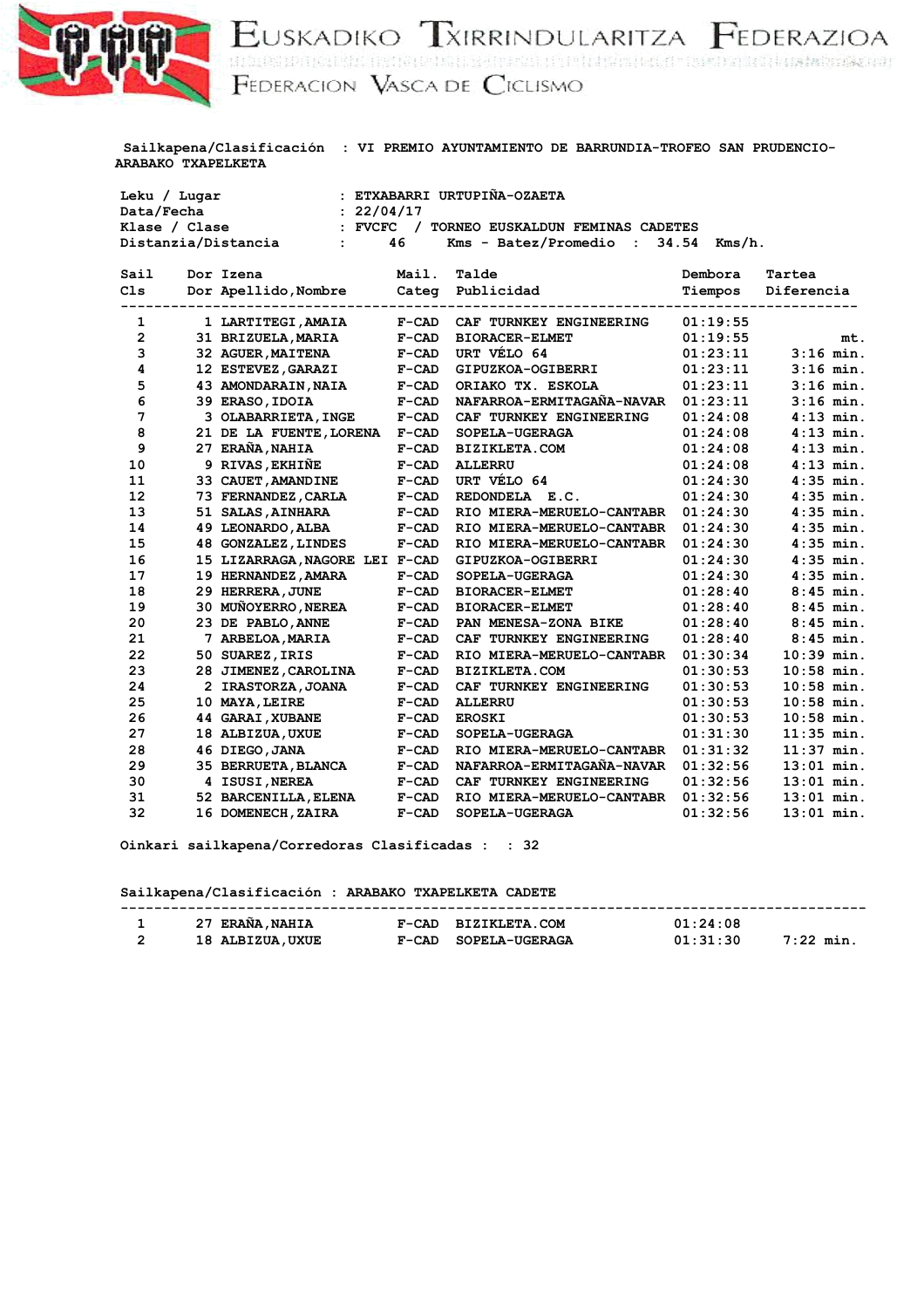**ARABAKO TXAPELKETA** 

 **Sailkapena/Clasificación : VI PREMIO AYUNTAMIENTO DE BARRUNDIA-TROFEO SAN PRUDENCIO-**

 **Leku / Lugar : ETXABARRI URTUPIÑA-OZAETA Data/Fecha : 22/04/17 Klase / Clase : FVCF / TORNEO EUSKALDUN FEMINAS Distanzia/Distancia : 78 Kms - Batez/Promedio : 36.02 Kms/h.**

| Sail           | Dor Izena                    | Mail.        | Talde                              | Dembora  | Tartea       |
|----------------|------------------------------|--------------|------------------------------------|----------|--------------|
| C1s            | Dor Apellido, Nombre         | Categ        | Publicidad                         | Tiempos  | Diferencia   |
|                |                              | -----------  |                                    |          |              |
| 1              | 217 TERUEL, ALBA             | $F-S23$      | <b>LOINTEK TEAM</b>                | 02:09:55 |              |
| $\overline{2}$ | 145 MARTIN, SARA             | <b>F-JUN</b> | SOPELA-UGERAGA                     | 02:09:55 | mt.          |
| 3              | 212 MERINO, EIDER            | $F-ELI$      | LOINTEK TEAM                       | 02:09:58 | $3$ seq.     |
| 4              | 223 GOMEZ, BEATRIU           | $F-ELI$      | LOINTEK TEAM                       | 02:13:11 | $3:16$ min.  |
| 5              | 215 GONZALEZ,LUCIA           | $F-ELI$      | <b>LOINTEK TEAM</b>                | 02:13:11 | $3:16$ min.  |
| 6              | 211 LARRARTE, EUKENE         | $F-S23$      | GIPUZKOA-OGIBERRI                  | 02:13:11 | $3:16$ min.  |
| 7              | 234 LEKUONA, LIERNI          | $F-S23$      | BIZKAIA-DURANGO                    | 02:13:11 | $3:16$ min.  |
| 8              | 292 DIAZ, PAULA              | $F-S23$      | RIO MIERA-CANTABRIA DEPOR 02:13:11 |          | $3:16$ min.  |
| 9              | 266 ELBUSTO, AINARA          | $F-ELI$      | EQUIPO BOLIVIA FEMENINO            | 02:14:11 | $4:16$ min.  |
| 10             | 222 ISASI,ZIORTZA            | $F-S23$      | LOINTEK TEAM                       | 02:18:40 | $8:45$ min.  |
| 11             | 256 USABIAGA,ANA             | $F-ELI$      | <b>EUSTRAK-EUSKADI</b>             | 02:18:40 | $8:45$ min.  |
| 12             | 214 GONZALEZ, ALICIA         | $F-S23$      | LOINTEK TEAM                       | 02:18:40 | $8:45$ min.  |
| 13             | 259 IRIARTE, ANE             | $F-S23$      | <b>JOLASC</b>                      | 02:18:40 | $8:45$ min.  |
| 14             | 153 IBARROLA, LUISA          | <b>F-JUN</b> | <b>BIZIKLETA.COM</b>               | 02:18:40 | $8:45$ min.  |
| 15             | 139 MAIOZ, IZARNE            | <b>F-JUN</b> | GIPUZKOA-OGIBERRI                  | 02:18:40 | $8:45$ min.  |
| 16             | 226 SUAREZ, PAULA            | $F-S23$      | SOPELA-UGERAGA                     | 02:18:40 | $8:45$ min.  |
| 17             | 149 ORTIZ, ROSALIA           | <b>F-JUN</b> | SOPELA-UGERAGA                     | 02:18:40 | $8:45$ min.  |
| 18             | 293 LANZ, PAULA              | $F-S23$      | RIO MIERA-CANTABRIA DEPOR 02:18:40 |          | $8:45$ min.  |
| 19             | 219 LLABRES, ELISABET        | $F-S23$      | LOINTEK TEAM                       | 02:18:40 | $8:45$ min.  |
| 20             | 225 CANETE, ESTHER           | $F-S23$      | SOPELA-UGERAGA                     | 02:18:40 | $8:45$ min.  |
| 21             | 279 BLANCO, IURANI           | $F-S23$      | SOPELA-UGERAGA                     | 02:18:40 | $8:45$ min.  |
| 22             | 274 OLABERRIA, LEIRE         | $F-ELI$      | GIPUZKOA-OGIBERRI                  | 02:18:40 | $8:45$ min.  |
| 23             | 213 LOPEZ, BELEN             | $F-ELI$      | LOINTEK TEAM                       | 02:18:40 | $8:45$ min.  |
| 24             | 252 AGORRIA, OLATZ           | $F-S23$      | <b>BIORACER-ELMET</b>              | 02:18:40 | $8:45$ min.  |
| 25             | 227 GARDACHAL, MIRIAM        | $F-S23$      | SOPELA-UGERAGA                     | 02:18:40 | $8:45$ min.  |
| 26             | 233 IDIRIN,IRATI             | $F-ELI$      | <b>BIZKAIA-DURANGO</b>             | 02:18:40 | $8:45$ min.  |
| 27             | 148 NEVADO, ARIADNA          | $F-JUN$      | SOPELA-UGERAGA                     | 02:18:40 | $8:45$ min.  |
| 28             | 268 SANCHEZ, JULIA           | $F-ELI$      | EQUIPO BOLIVIA FEMENINO            | 02:18:40 | $8:45$ min.  |
| 29             | 216 MARTINEZ, CRISTINA       | $F-S23$      | LOINTEK TEAM                       | 02:18:40 | $8:45$ min.  |
| 30             | <b>143 EROSTARBE, GARAZI</b> | <b>F-JUN</b> | GIPUZKOA-OGIBERRI                  | 02:18:40 | $8:45$ min.  |
| 31             | 248 ALONSO, SANDRA           | $F-S23$      | <b>BIORACER-ELMET</b>              | 02:18:40 | $8:45$ min.  |
| 32             | 251 SANMARTIN, PAULA         | $F-S23$      | <b>BIORACER-ELMET</b>              | 02:18:40 | $8:45$ min.  |
| 33             | 291 TENORIO, LAURA           | $F-S23$      | RIO MIERA-CANTABRIA DEPOR 02:18:40 |          | $8:45$ min.  |
| 34             | 140 BELOKI, IRANTZU          | <b>F-JUN</b> | GIPUZKOA-OGIBERRI                  | 02:18:40 | $8:45$ min.  |
| 35             | 147 MONFORT, ANA             | $F-JUN$      | SOPELA-UGERAGA                     | 02:18:40 | $8:45$ min.  |
| 36             | 299 GONZALEZ, DIANA          | $F-S23$      | NOMADA NISSAN IBERAUTO RE 02:18:40 |          | $8:45$ min.  |
| 37             | 276 AURELL, VICTORIA         | $F-ELI$      | SOPELA-UGERAGA                     | 02:18:40 | $8:45$ min.  |
| 38             | 221 FELIX, EMPAR             | $F-S23$      | LOINTEK TEAM                       | 02:19:23 | $9:28$ min.  |
| 39             | 168 DE LA FUENTE, ZURINE     | <b>F-JUN</b> | RIO MIERA-MERUELO-CANTABR 02:19:38 |          | $9:43$ min.  |
| 40             | 230 AMONDARAIN, MADDI        | $F-S23$      | SOPELA-UGERAGA                     | 02:20:23 | $10:28$ min. |
|                |                              |              |                                    |          |              |

 **Sailkapena/Clasificación : ÉLITE-SUB23**

| 1            | 217 TERUEL, ALBA      | $F-S23$ | LOINTEK TEAM              | 02:09:55 |             |
|--------------|-----------------------|---------|---------------------------|----------|-------------|
| $\mathbf{2}$ | 212 MERINO, EIDER     | $F-ELI$ | LOINTEK TEAM              | 02:09:58 | 3 seg.      |
| 3            | 223 GOMEZ, BEATRIU    | $F-ELI$ | LOINTEK TEAM              | 02:13:11 | $3:16$ min. |
| 4            | 215 GONZALEZ, LUCIA   | $F-ELI$ | LOINTEK TEAM              | 02:13:11 | $3:16$ min. |
| 5            | 211 LARRARTE, EUKENE  | $F-S23$ | GIPUZKOA-OGIBERRI         | 02:13:11 | $3:16$ min. |
| 6            | 234 LEKUONA, LIERNI   | $F-S23$ | BIZKAIA-DURANGO           | 02:13:11 | $3:16$ min. |
| 7            | 292 DIAZ, PAULA       | $F-S23$ | RIO MIERA-CANTABRIA DEPOR | 02:13:11 | $3:16$ min. |
| 8            | 266 ELBUSTO, AINARA   | $F-ELI$ | EOUIPO BOLIVIA FEMENINO   | 02:14:11 | $4:16$ min. |
| 9            | 222 ISASI, ZIORTZA    | $F-S23$ | LOINTEK TEAM              | 02:18:40 | $8:45$ min. |
| 10           | 256 USABIAGA, ANA     | $F-ELI$ | <b>EUSTRAK-EUSKADI</b>    | 02:18:40 | $8:45$ min. |
| 11           | 214 GONZALEZ, ALICIA  | $F-S23$ | LOINTEK TEAM              | 02:18:40 | $8:45$ min. |
| 12           | 259 IRIARTE, ANE      | $F-S23$ | <b>JOLASC</b>             | 02:18:40 | $8:45$ min. |
| 13           | 226 SUAREZ, PAULA     | $F-S23$ | SOPELA-UGERAGA            | 02:18:40 | $8:45$ min. |
| 14           | 293 LANZ, PAULA       | $F-S23$ | RIO MIERA-CANTABRIA DEPOR | 02:18:40 | $8:45$ min. |
| 15           | 219 LLABRES, ELISABET | $F-S23$ | LOINTEK TEAM              | 02:18:40 | $8:45$ min. |
|              |                       |         |                           |          |             |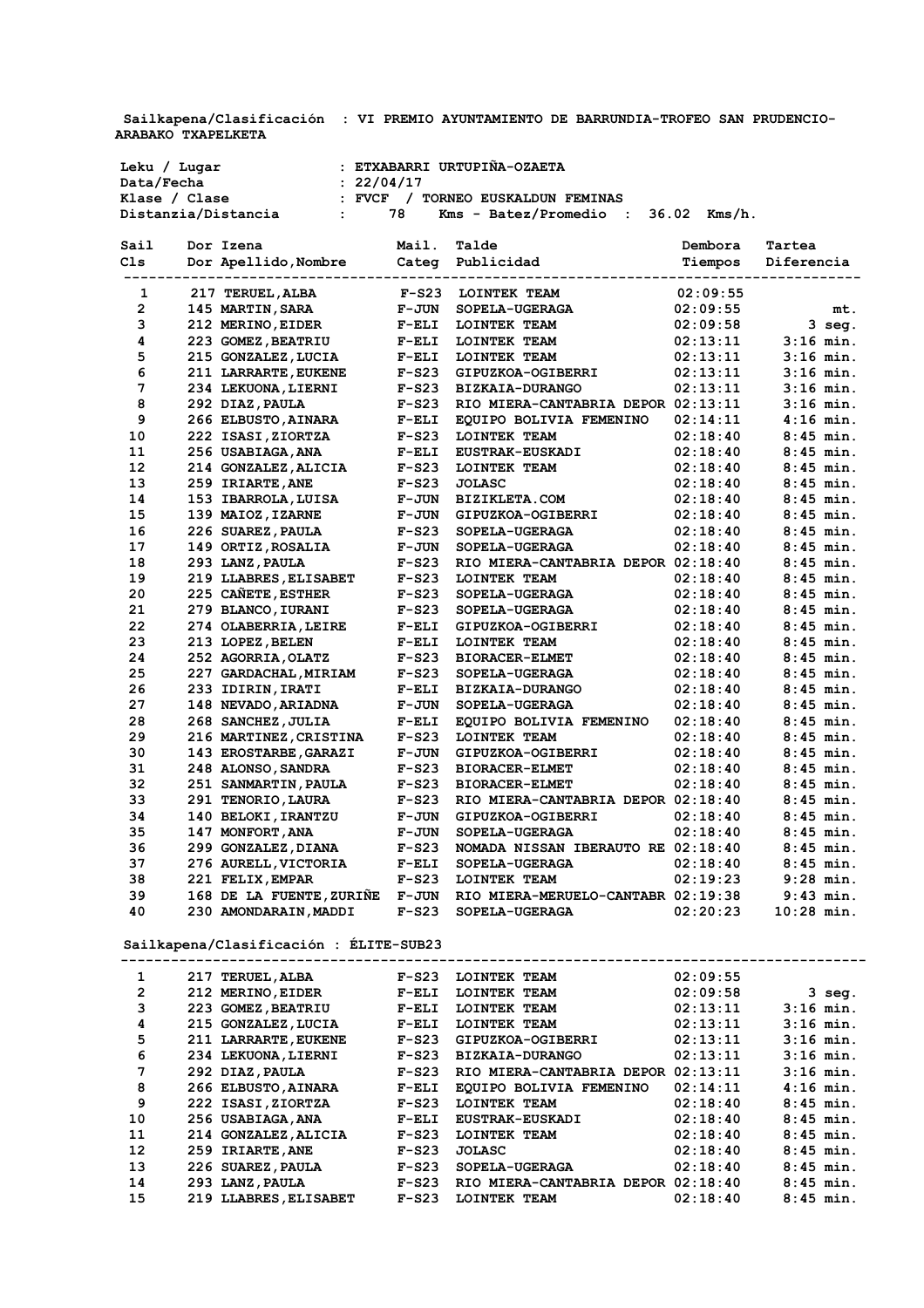| 16 |     | 225 CANETE, ESTHER       | $F-S23$ | SOPELA-UGERAGA                     | 02:18:40    | $8:45$ min.  |
|----|-----|--------------------------|---------|------------------------------------|-------------|--------------|
| 17 |     | 279 BLANCO, IURANI       | $F-S23$ | SOPELA-UGERAGA                     | 02:18:40    | $8:45$ min.  |
| 18 |     | 274 OLABERRIA, LEIRE     | $F-ELI$ | GIPUZKOA-OGIBERRI                  | 02:18:40    | $8:45$ min.  |
| 19 |     | 213 LOPEZ, BELEN         | $F-ELI$ | LOINTEK TEAM                       | 02:18:40    | $8:45$ min.  |
| 20 |     | 252 AGORRIA, OLATZ       | $F-S23$ | <b>BIORACER-ELMET</b>              | 02:18:40    | $8:45$ min.  |
| 21 | 227 | <b>GARDACHAL, MIRIAM</b> | $F-S23$ | SOPELA-UGERAGA                     | 02:18:40    | $8:45$ min.  |
| 22 |     | 233 IDIRIN, IRATI        | $F-ELI$ | <b>BIZKAIA-DURANGO</b>             | 02:18:40    | $8:45$ min.  |
| 23 |     | 268 SANCHEZ, JULIA       | $F-ELI$ | EQUIPO BOLIVIA FEMENINO            | 02:18:40    | $8:45$ min.  |
| 24 |     | 216 MARTINEZ, CRISTINA   | $F-S23$ | LOINTEK TEAM                       | 02:18:40    | $8:45$ min.  |
| 25 |     | 248 ALONSO, SANDRA       | $F-S23$ | <b>BIORACER-ELMET</b>              | 02:18:40    | $8:45$ min.  |
| 26 |     | 251 SANMARTIN, PAULA     | $F-S23$ | <b>BIORACER-ELMET</b>              | 02:18:40    | $8:45$ min.  |
| 27 |     | 291 TENORIO, LAURA       | $F-S23$ | RIO MIERA-CANTABRIA DEPOR 02:18:40 |             | $8:45$ min.  |
| 28 |     | 299 GONZALEZ, DIANA      | $F-S23$ | NOMADA NISSAN IBERAUTO             | RE 02:18:40 | $8:45$ min.  |
| 29 |     | 276 AURELL, VICTORIA     | $F-ELI$ | SOPELA-UGERAGA                     | 02:18:40    | $8:45$ min.  |
| 30 |     | 221 FELIX, EMPAR         | $F-S23$ | LOINTEK TEAM                       | 02:19:23    | $9:28$ min.  |
| 31 |     | 230 AMONDARAIN, MADDI    | $F-S23$ | SOPELA-UGERAGA                     | 02:20:23    | $10:28$ min. |
|    |     |                          |         |                                    |             |              |

 **Sailkapena/Clasificación : SUB-23**

| 1              | 217 | <b>TERUEL, ALBA</b>     | $F-S23$ | LOINTEK TEAM              | 02:09:55 |              |
|----------------|-----|-------------------------|---------|---------------------------|----------|--------------|
| $\overline{2}$ |     | 211 LARRARTE, EUKENE    | $F-S23$ | GIPUZKOA-OGIBERRI         | 02:13:11 | $3:16$ min.  |
| 3              |     | 234 LEKUONA, LIERNI     | $F-S23$ | BIZKAIA-DURANGO           | 02:13:11 | $3:16$ min.  |
| 4              |     | 292 DIAZ, PAULA         | $F-S23$ | RIO MIERA-CANTABRIA DEPOR | 02:13:11 | $3:16$ min.  |
| 5              |     | 222 ISASI, ZIORTZA      | $F-S23$ | <b>LOINTEK TEAM</b>       | 02:18:40 | $8:45$ min.  |
| 6              |     | 214 GONZALEZ, ALICIA    | $F-S23$ | LOINTEK TEAM              | 02:18:40 | $8:45$ min.  |
| 7              |     | 259 IRIARTE, ANE        | $F-S23$ | <b>JOLASC</b>             | 02:18:40 | $8:45$ min.  |
| 8              |     | 226 SUAREZ, PAULA       | $F-S23$ | SOPELA-UGERAGA            | 02:18:40 | $8:45$ min.  |
| 9              |     | 293 LANZ, PAULA         | $F-S23$ | RIO MIERA-CANTABRIA DEPOR | 02:18:40 | $8:45$ min.  |
| 10             |     | 219 LLABRES, ELISABET   | $F-S23$ | <b>LOINTEK TEAM</b>       | 02:18:40 | $8:45$ min.  |
| 11             |     | 225 CANETE, ESTHER      | $F-S23$ | SOPELA-UGERAGA            | 02:18:40 | $8:45$ min.  |
| 12             |     | 279 BLANCO, IURANI      | $F-S23$ | SOPELA-UGERAGA            | 02:18:40 | $8:45$ min.  |
| 13             |     | 252 AGORRIA, OLATZ      | $F-S23$ | <b>BIORACER-ELMET</b>     | 02:18:40 | $8:45$ min.  |
| 14             |     | 227 GARDACHAL, MIRIAM   | $F-S23$ | SOPELA-UGERAGA            | 02:18:40 | $8:45$ min.  |
| 15             |     | 216 MARTINEZ, CRISTINA  | $F-S23$ | LOINTEK TEAM              | 02:18:40 | $8:45$ min.  |
| 16             |     | 248 ALONSO, SANDRA      | $F-S23$ | <b>BIORACER-ELMET</b>     | 02:18:40 | $8:45$ min.  |
| 17             | 251 | <b>SANMARTIN, PAULA</b> | $F-S23$ | <b>BIORACER-ELMET</b>     | 02:18:40 | $8:45$ min.  |
| 18             | 291 | <b>TENORIO, LAURA</b>   | $F-S23$ | RIO MIERA-CANTABRIA DEPOR | 02:18:40 | $8:45$ min.  |
| 19             | 299 | <b>GONZALEZ, DIANA</b>  | $F-S23$ | NOMADA NISSAN IBERAUTO RE | 02:18:40 | $8:45$ min.  |
| 20             | 221 | <b>FELIX, EMPAR</b>     | $F-S23$ | <b>LOINTEK TEAM</b>       | 02:19:23 | $9:28$ min.  |
| 21             |     | 230 AMONDARAIN, MADDI   | $F-S23$ | SOPELA-UGERAGA            | 02:20:23 | $10:28$ min. |

## **Sailkapena/Clasificación : ÉLITES**

| $3:13$ min. |
|-------------|
|             |
|             |
| $3:13$ min. |
| $4:13$ min. |
| $8:42$ min. |
| $8:42$ min. |
| $8:42$ min. |
| $8:42$ min. |
| $8:42$ min. |
| $8:42$ min. |
|             |

 **Sailkapena/Clasificación : JUNIORS**

| 1              |     | 145 MARTIN, SARA         | F-JUN   | SOPELA-UGERAGA                     | 02:09:55 |             | min. |
|----------------|-----|--------------------------|---------|------------------------------------|----------|-------------|------|
| $\overline{2}$ |     | 153 IBARROLA, LUISA      | F-JUN   | <b>BIZIKLETA.COM</b>               | 02:18:40 | $8:45$ min. |      |
| 3              |     | 139 MAIOZ, IZARNE        | F-JUN   | GIPUZKOA-OGIBERRI                  | 02:18:40 | $8:45$ min. |      |
| 4              |     | 149 ORTIZ, ROSALIA       | F-JUN   | SOPELA-UGERAGA                     | 02:18:40 | $8:45$ min. |      |
| 5              |     | 148 NEVADO, ARIADNA      | $F-JUN$ | SOPELA-UGERAGA                     | 02:18:40 | $8:45$ min. |      |
| 6              |     | 143 EROSTARBE, GARAZI    | F-JUN   | GIPUZKOA-OGIBERRI                  | 02:18:40 | $8:45$ min. |      |
| 7              |     | 140 BELOKI, IRANTZU      | $F-JUN$ | GIPUZKOA-OGIBERRI                  | 02:18:40 | $8:45$ min. |      |
| 8              | 147 | MONFORT, ANA             | F-JUN   | SOPELA-UGERAGA                     | 02:18:40 | $8:45$ min. |      |
| 9              |     | 168 DE LA FUENTE, ZURINE | $F-JUN$ | RIO MIERA-MERUELO-CANTABR 02:19:38 |          | $9:43$ min. |      |
|                |     |                          |         |                                    |          |             |      |

 **Sailkapena/Clasificación : ARABAKO TXAPELKETA SUB23**

| דזדמם |  |  |
|-------|--|--|